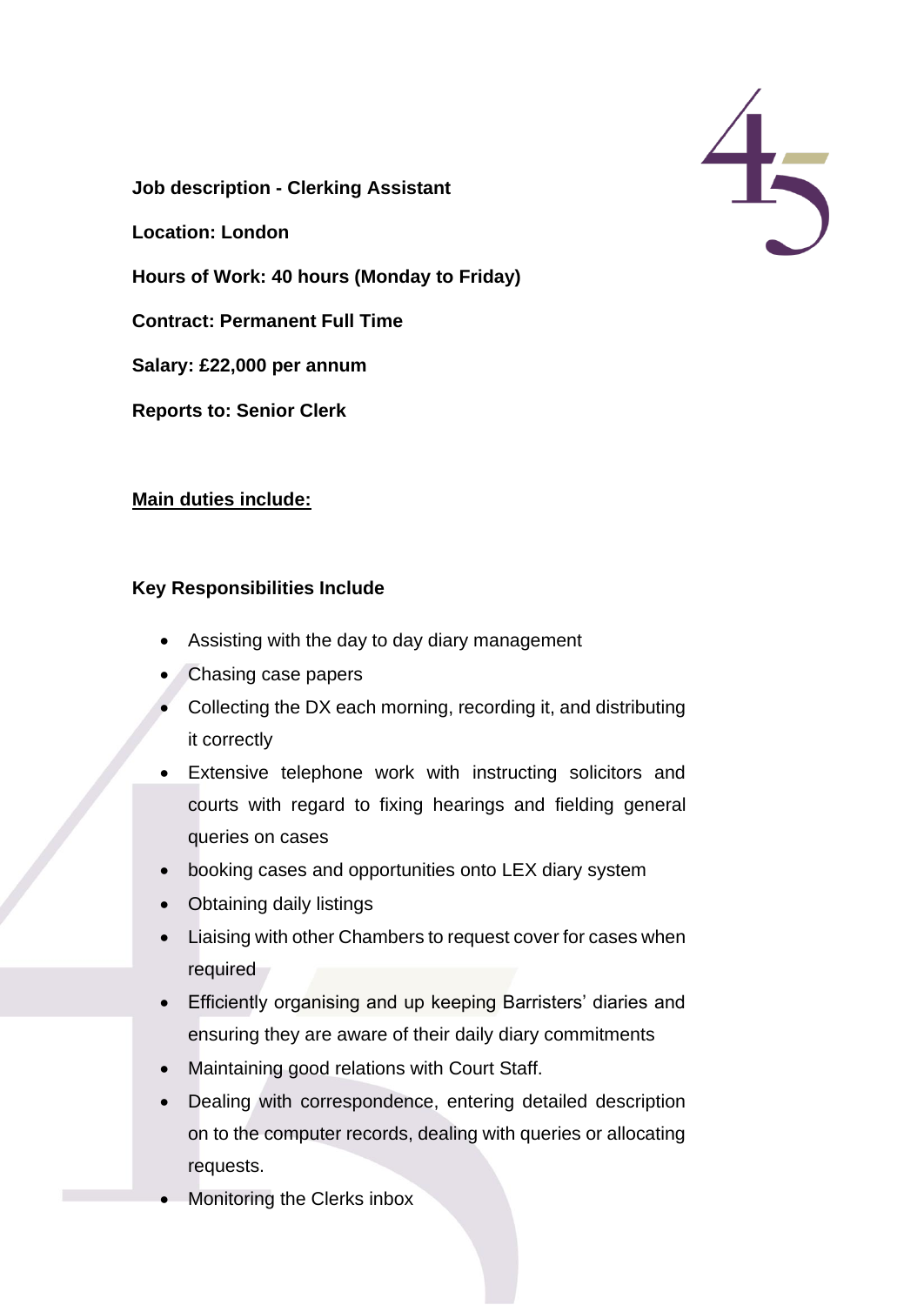- Building strong relationships and a position of trust with instructing solicitors, members of Chambers and your team in the clerks room
- Assisting other members of the Senior Management team
- Attendance and involvement in chambers' events when required
- On occasion, deputising for the Practice Manager in periods of absence
- Assisting the Marketing Assistant with organising Chambers events
- Attending Court and/or Library when required
- Organisation of post/ deliveries upon arrival in Chambers
- Greeting clients at the door and offering refreshments
- Assisting with the set with all conferences and mediations taking place in Chambers
- Booking couriers/cabs when required

## **Person Specification**

The successful candidate will need to:

- Have a can do attitude and a willingness to learn
- work effectively under pressure, being reactive to last minute demands
- Have a polite telephone manner
- Be a strong communicator, able to converse articulately at all levels
- Be able to take accurate messages and rely them onto the SMT
- Be friendly, professional and polite when greeting clients in **Chambers**
- Be well presented at all times